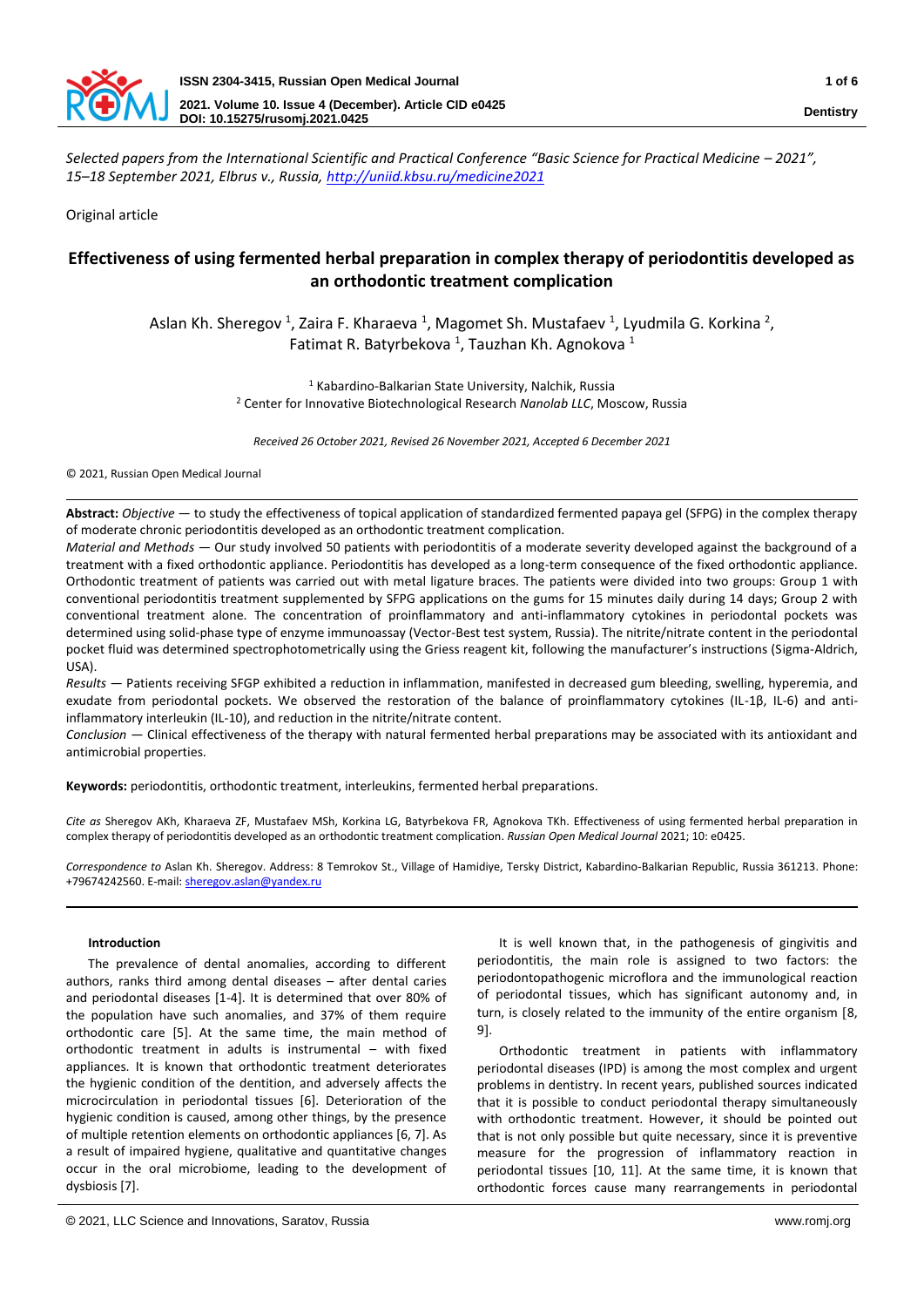

tissues, which leads, on one hand, to a decrease in their resistance, and, on the other hand, to the activation of bone resorption processes, accompanied by resorption of the bone tissue in jaws and roots of the teeth with the destruction of the periodontal ligament. Currently, there is practically no information in the literature about the methods of preventing such complications; hence, all recommendations are limited solely to the need of regulating the force when moving teeth with the suggestion not to exert too much effort [10-12].

At the same time, the traditional principles of IPD prevention and treatment in patients undergoing orthodontic therapy are not sufficiently effective. Thus, the search for new methods to improve the effectiveness and quality of treatment affecting all links in the IPD pathogenesis in patients undergoing orthodontic treatment is an urgent task today [11, 12].

In the ethnoscience of Southeast Asia, various preparations based on papaya are traditionally used as antimicrobial, antiinflammatory and wound healing agents. Standardized fermented preparations based on papaya, as demonstrated in some studies, have effective antimicrobial, immunomodulatory, antioxidant, anti-inflammatory and regenerative effects in both in vitro and in vivo experiments [13, 14]. In our clinical and laboratory study, we used standardized fermented papaya gel (SFPG) (NBS Co., Ltd., Japan) for topical application in patients with moderate periodontitis developed as a complication of orthodontic treatment.

*Objective:* to study the effectiveness of SFPG topical use in the complex therapy of chronic periodontitis of moderate severity developed as a complication of an orthodontic treatment.

## **Material and Methods**

## *Patients*

We examined 50 patients (18 men and 32 women) 29-43 years of age with moderate periodontitis developed as a complication of orthodontic treatment with fixed appliance. The patients underwent dental treatment in private and public clinics of Kabardino-Balkarian Republic (city of Nalchik). Periodontitis of moderate severity developed over the long-term period (15-17 months) after the installation of orthodontic appliance. Orthodontic treatment of patients was carried out with metal ligature braces.

# *In vivo*

Dental examination of each patient before orthodontic treatment included all of the following: collection of complaints, anamnesis, examination, investigation of the causes of dental anomalies (X-ray examination: orthopantomography, projectional radiography, based on indications of computed tomography of the facial skeleton), the study of diagnostic models, finding out the bad habits of the patient, etc. Before fixing the orthodontic appliance, the patients were given professional hygiene and familiarized with the rules of oral care. In addition to the basic oral hygiene products (toothbrushes and toothpastes), we recommended individually selected additional hygiene products (orthodontic Monopuck toothbrushes, dental floss, dental rinse/mouthwash, etc.).

The patients were divided into 2 groups: Group 1 was experimental (conventional treatment of periodontitis + SFPG), Group 2 was control (conventional treatment alone) (*Table* 1). Patients with severe chronic and/or infectious diseases in the acute phase, as well as patients with viral hepatitis, were excluded from the study.

During the simultaneous treatment of patients by a periodontist, orthodontic treatment was suspended for periodontal indications. The conventional treatment of periodontitis included training in oral hygiene, conducting the professional hygiene (removal of supra – and subgingival dental plaque, polishing the surface of the teeth). Based on the indications, proper surgical treatment (curettage) was performed. Topical medicamentous anti-inflammatory treatment included copious rinsing of periodontal pockets with 0.06% chlorhexidine digluconate solution. In the postoperative period, nonsteroidal anti-inflammatory drugs, desensitizing, and antibacterial therapies were prescribed.

Patients of the experimental group additionally received SFPG in the form of applications to the gum during 15 minutes daily for 14 days (7g of gel per patient per day), which was subsequently washed off with saline, and a recommendation was given to avoid eating during 2 hours after the procedure. The repeated examination was carried out in dynamics – on days 7, 14, and 45 days from the onset of the study.

The comparison group consisted of 13 virtually healthy donors (5 men and 8 women 28-45 years of age), who were undergoing orthodontic treatment with a fixed appliance and who had their oral cavity sanitized.

The topical objective status of patients with chronic periodontitis was determined by the periodontal index of the World Health Organization (WHO) – community periodontal index of treatment needs (CPITN) and the Silness-Loe Plaque Index. To evaluate the dynamics of the inflammatory process, the papillary marginal alveolar index (PMA) was used in the modification of S. Parma (1960). To assess the degree of bleeding, we used the Mühlemann sulcus bleeding index in Cowell's modification.

CPITN determines the need for therapy of periodontal pathologies of any type. Using the special graduated buttonshaped periodontal probe, the condition of periodontal tissues in the area of six teeth was assessed and expressed in points: 0 for no signs of disease; 1 for bleeding after probing and slightly inflamed gingival margin; 2 for supra- and subgingival plaque and gingival sulcus up to 3 mm; 3 for pathological periodontal pocket of 4-5 mm; 4 for pathological periodontal pocket of 6 or more mm. The final score was calculated from the sum of points divided by 6. The clinical significance of the CPITN is as follows: 0 means that therapy is not required; 1 signifies training in individual oral hygiene and monitoring of the hygienic condition is necessary; 2-3 stand for the necessity of professional oral hygiene and training in individual oral hygiene; the score of 4 implies the need for the complex therapy of periodontal tissues [15].

**Table 1. Group-based demographic structure of patients with periodontitis developed as a complication of orthodontic treatment**

| Groups             |                    |            | Gender |        |  |  |
|--------------------|--------------------|------------|--------|--------|--|--|
|                    | Number of patients | Age, years | Male   | Female |  |  |
| $1$ – experimental | 35                 | 29-43      | 17     | 23     |  |  |
| $2$ – control      | 15                 | $30-42$    |        | q      |  |  |
|                    |                    |            |        |        |  |  |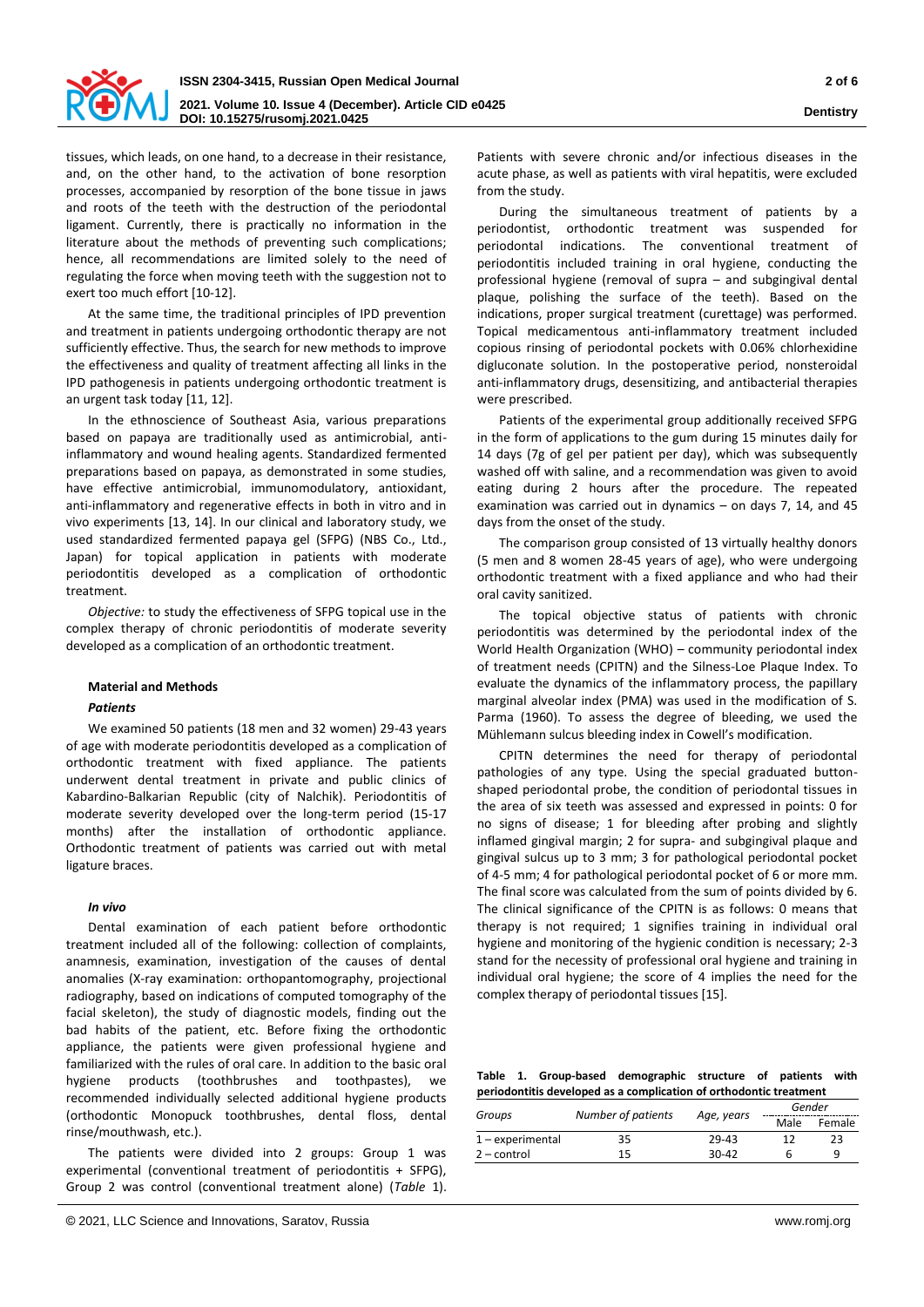

#### **Table 2. Dynamics of periodontal condition indices in studied groups during the treatment**

| <i><u><b>Indices</b></u></i> |                | Group 1 (experimental) |                |                 |                | Group 2 (control) |               |               |  |  |
|------------------------------|----------------|------------------------|----------------|-----------------|----------------|-------------------|---------------|---------------|--|--|
|                              | Before therapy | ' davs                 | 14 davs        | 45 davs         | Before therapy | 7 davs            | 14 davs       | 45 davs       |  |  |
| <b>PMA</b>                   | $11.4 \pm 0.5$ | $5.8 + 0.5$            | $3.5 \pm 0.5*$ | $2.0 \pm 0.5*$  | $11.4 \pm 0.5$ | $6.1 \pm 0.5$     | $5.1 \pm 0.5$ | $4.2 \pm 0.5$ |  |  |
| Silness-Loe                  | $2.1 \pm 0.5$  | l.6±0.2                | $1.3 \pm 0.2$  | $1.1 \pm 0.1^*$ | $2.2 \pm 0.5$  | 6±0.3             | 6±0.3         | $1.6 \pm 0.7$ |  |  |
| Mühlemann                    | l.9±0.1        | $.2 \pm 0.1*$          | 1 1+በ 1*       | $0.9{\pm}0.2*$  | $2.1 \pm 0.5$  | 1.7±0.5           | $1.8 \pm 0.5$ | 8±0.5         |  |  |

\* Statistical significance of differences p<0.005, as compared with the values in the comparison group.

| Table 3. Topical interleukin status of patients with moderate periodontitis developed as a complication of orthodontic treatment, (pg/mL) |  |  |  |
|-------------------------------------------------------------------------------------------------------------------------------------------|--|--|--|
|-------------------------------------------------------------------------------------------------------------------------------------------|--|--|--|

| Cvtokine<br>Donor values | Group 1 (experimental) |                  |                  |                    | Group 2 (control)  |                  |                  |                               |                             |
|--------------------------|------------------------|------------------|------------------|--------------------|--------------------|------------------|------------------|-------------------------------|-----------------------------|
|                          |                        | Before therapy   | 7 davs           | 14 davs            | 45 days            | Before therapy   | 7 davs           | 14 davs                       | 45 davs                     |
| $IL-1\beta$              | $8.0{\pm}2.0$          | $34.0 \pm 7.0^2$ | $25.0 \pm 5.0^2$ | $15.0 + 3.0^{1,2}$ | $11.0 \pm 3.0^1$   | $37.0 \pm 6.0^2$ | $29.0 \pm 5.0^2$ | $26.0 \pm 2.0$ <sup>1,2</sup> | $19.0 + 1.0$ <sup>1,2</sup> |
| $IL-6$                   | $6.0 \pm 1.0$          | $18.0 \pm 3.0^2$ | $16.0 \pm 2.0^2$ | $14.0 \pm 2.0^2$   | $7.0{\pm}2.0^1$    | $19.0 \pm 4.0^2$ | $17.0 \pm 3.0^2$ | $15.0 \pm 2.0^2$              | $12.0 + 2.0$ <sup>1,2</sup> |
| $IL-10$                  | $2.0 \pm 1.0$          | $2.0 \pm 0.5^2$  | $5.0 \pm 0.5^2$  | $7.0 \pm 0.5^2$    | $11.0{\pm}1.0^{1}$ | $2.0 \pm 0.5^2$  | $3.0 \pm 0.5^2$  | $5.0 + 1.0^{1,2}$             | $6.0 \pm 1.0^{1,2}$         |

<sup>1</sup> Statistical significance of differences p<0.005, as compared with the values in the comparison group; <sup>2</sup> statistical significance of differences p<0.005, as compared with the values in the donors.

**Table 4. Dynamics of nitrite/nitrate concentrations in periodontal pockets over the treatment period, (μM/mL)**

| Biological material             | Donor values | Group<br>(experimental) |          |                                     |                       | ' (control,<br>Group |                |                          |                              |
|---------------------------------|--------------|-------------------------|----------|-------------------------------------|-----------------------|----------------------|----------------|--------------------------|------------------------------|
|                                 |              | Before ti<br>therapy    | davs     | 14 days                             | 45 days               | Before therapy       | davs           | 14 davs                  | 45 days                      |
| Contents of periodontal pockets | 7.0±1.0      | 17 E+5 N2               | $25.0+3$ | $29.0 + 2.5$<br>$\bigcap_{i=1}^{n}$ | ንበ በ+3 በ <sup>1</sup> | $46.5 \pm 5.0^2$     | 40.0 $\pm$ 3.0 | $\bigcap_{i}$ .<br>. በ+ን | $34.0 \pm 3.0$ <sup>1,</sup> |

<sup>1</sup> Statistical significance of differences p<0.005, as compared with the values in the comparison group; <sup>2</sup> statistical significance of differences p<0.005, as compared with the values in the donors.

The Silness-Loe Plaque Index (1967) takes into account the thickness of the plaque in the gingival region on 4 sections of the tooth surface: vestibular, lingual, distal and mesial. After drying the enamel, the tip of the probe is carried out on its surface at the gingival sulcus. If a soft substance does not stick to the tip of the probe, the plaque index on the tooth area is evaluated as 0. If the plaque is not visually detected but becomes visible after the probe moves, the index value is 1. Thin to moderate layer of plaque, visible to the naked eye, is estimated as 2. Intensive deposition of dental plaque in the gingival sulcus and interdental space is evaluated as 3 [15]. For each tooth, the index is calculated by dividing the sum of the points of four surfaces by 4. The total index value equals the sum of the values for all examined teeth divided by their number.

The PMA index allows assessing the condition of gums and diagnose the gingivitis. The gums were stained with a Schiller-Pisarev solution and evaluated by analyzing the degree of dye penetration into the gum: 0 for none and no inflammation; 1 for moderate inflammation of the gingival papilla (P); 2 for inflammation of the marginal gum (M); 3 for inflammation of the alveolar gum (A). The PMA index was expressed in % and calculated using the formula: PMA =  $\Sigma$  points/3 × number of teeth × 100%. Evaluation criteria of the PMA index: 30% imply mild gingivitis; 31-60% suggest moderate gingivitis; 61% or more indicate severe gingivitis [15].

The Mühlemann-Cowell index determines the degree of bleeding of the gingival sulcus while probing or pressuring the dental papilla. Evaluation scale is as follows: 0, if there is no bleeding after examination; 1, bleeding appears no earlier than after 30 seconds; 2, bleeding occurs either immediately after the examination or within 30 seconds; 3, bleeding is noted when eating or brushing teeth [15].

All index values were measured in dynamics – on days 7, 14 and 45 of the clinical trial.

## *In vitro*

To determine the concentrations of immunocytokines (IL-1β, IL-6, IL-10) in periodontal pockets, we employed the solid-phase enzyme immunoassay (Vector-Best test systems, Russia). The fluid in the periodontal pocket was collected using sterile paper pins, which were inserted into the periodontal pocket for 30 seconds, then placed for 3 min in an Eppendorf tube with 1 mL of sterile saline solution. The quantitative content of cytokines in the gingival fluid was expressed in pg/mL [16].

The quantitative nitrite/nitrate content in the periodontal pocket fluid (NO<sub>2-/3</sub>, expressed in  $\mu$ M/mL) was identified spectrophotometrically using the Griess reagent kit, following the manufacturer's instructions (Sigma-Aldrich, USA).

#### *Statistical analysis*

Statistical processing of clinical and laboratory data was carried out using the STATISTICA 6.0 program (StatSoft, Inc., Tulsa, OK, USA). We checked the data for normality using the Shapiro-Wilk test. The nonparametric Mann–Whitney U test was employed to compare independent samples between donors and patients with periodontitis. The differences were considered statistically significant at p<0.05.

The design of our study was approved by the Ethics Committee at Kabardino-Balkarian State University. The entry of patient data for the analysis was carried out anonymously, with each patient assigned an individual number. The study was conducted in full compliance with the Federal Law of the Russian Federation of December 30, 2017, based on the Declaration of Helsinki (with its later amendments).

## **Results**

When examined by a dentist before the use of SFPG, the studied patients of both groups with moderate periodontitis, developed as a complication of orthodontic treatment, had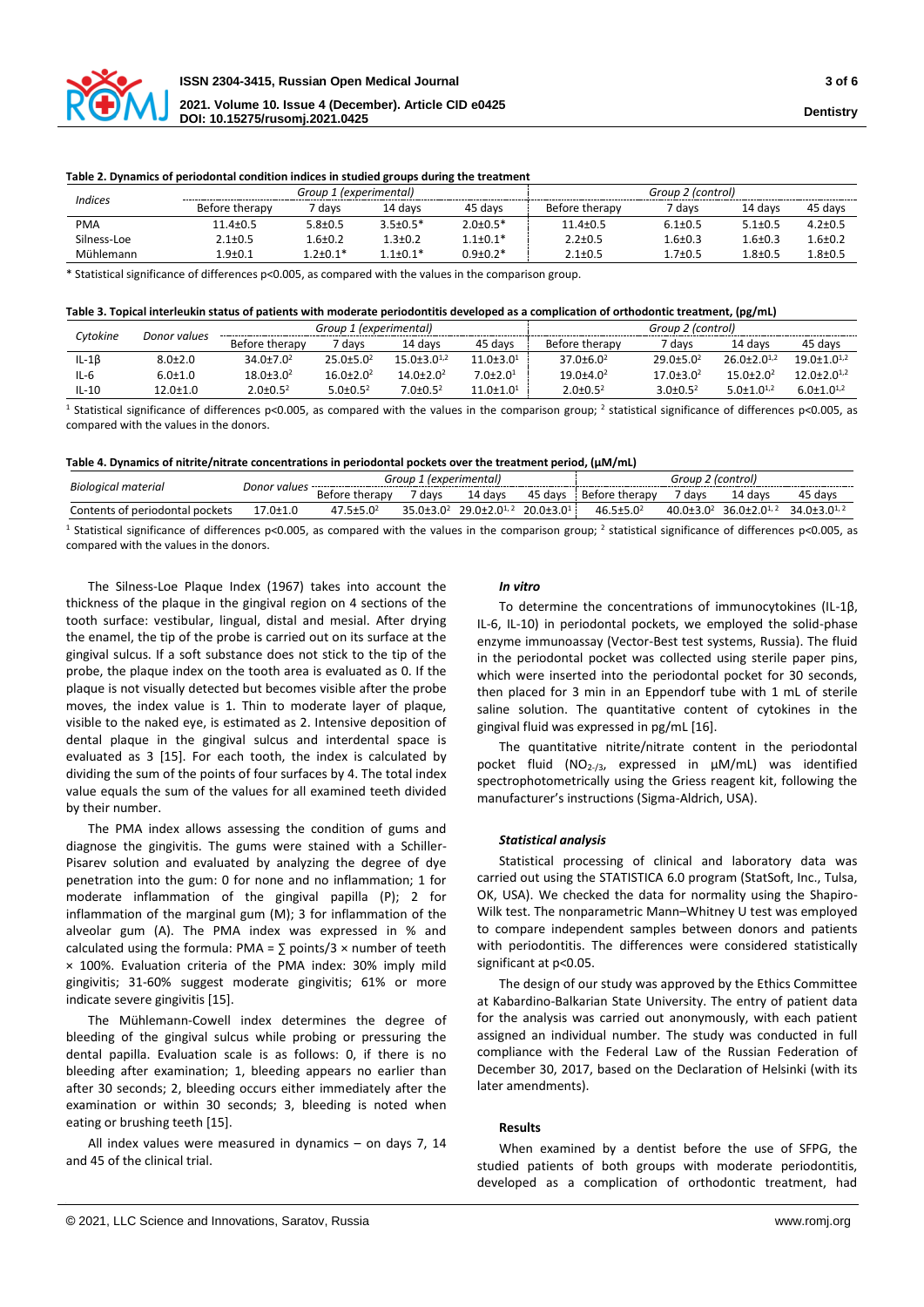

persistent clinical signs of periodontal tissue inflammation, which was confirmed by a statistically significantly increased average CPITN value of 1.9 (its normal range is between 0 and 1). At the same time, in 37 patients (13 men and 24 women) of both groups, bleeding, swelling, itching in the gum area, increased sensitivity of teeth to temperature and chemical influences, augmented mobility of teeth, unpleasant odor from the oral cavity (halitosis) prevailed among the symptoms of gum inflammation. Remaining 13 patients (5 men and 8 women), in addition to the above complaints, noted other signs of general body intoxication: weakness and malaise.

The topical use of SFPG in Group 1 was well tolerated by patients, among whom no adverse effects were registered throughout the study (no allergic reactions or other signs of intolerance).

Correction of individual oral hygiene, accompanied by professional hygiene, significantly improved the condition of the oral cavity in all examined patients. Such clinical signs as itching, bleeding of the gums when eating and brushing teeth, swelling and hyperemia in the periodontal pockets, decreased. However, the clinical efficacy was evidence-based because of the presence of a statistical difference (p<0.005) between the groups of patients (*Table* 2). The Mulleman index from day 7 of observation was significantly lower in Group 1 (where SFPG was used) and remained such in the long run – on days 14 and 45 ( $p < 0.005$ ) (*Table* 2). Statistical significance of differences in the PMA index values between the groups emerged on day 14, whereas the Silness-Loe index normalized in the experimental group of patients by day 45 after the onset of therapy (*Table* 2).

When determining the concentrations of two proinflammatory cytokines (IL-1β, IL-6) and anti-inflammatory cytokine, IL-10, in the periodontal pockets of patients with moderate periodontitis, developed as a result of an orthodontic treatment, we discovered that prior to the study, the content of IL-1β, IL-6 in both groups was statistically significantly higher, and IL-10 concentration was significantly lower, compared with those of healthy donors (p<0.005) (*Table* 3). In the course of the therapy, cytokine concentrations tended to normalize, reaching normal levels by day 45 in patients of the experimental group receiving SFGP. However, in the control group, normalization of the cytokine levels in periodontal pockets was not registered at all; hence, the intergroup statistically significant difference in IL-1β concentration was detected on day 14 (*Table* 3).

The nitrite/nitrate content in the periodontal pocket fluid was significantly increased before the onset of therapy in both groups of patients, as compared with the values of healthy donors (p<0.005) (*Table* 4). A statistically significant difference in nitrite/nitrate content between the groups was detected on day 14 of the study. The values as close as possible to those of healthy donors were registered by day 45 in the experimental group receiving SFPG topical applications (*Table* 4).

# **Discussion**

An orthodontist often confronts the situations where, due to a pronounced inflammatory reaction of the periodontal tissues, it is necessary to stop orthodontic treatment in order to carry out periodontal treatment, and only then to resume bite correction, or resort to a decrease in orthodontic forces in used appliances, which lengthens the treatment period. At the same time, careful individual hygiene, along with periodically conducted professional

© 2021, LLC Science and Innovations, Saratov, Russia www.romj.org

hygiene, do not lead to the desired effect on the oral microflora activity in patients with periodontitis. In such cases, the periodontist is forced to prescribe the patient a course of antiseptic treatment of the oral cavity. As a rule, such procedures are assigned without taking into account the sensitivity of microflora to antiseptics, which provokes the development of dysbiosis in the oral cavity. Besides, such antimicrobial effect is carried out against the background of a decrease in local immunity and changes in the protection of periodontal tissues, which aggravates the patient's condition [14, 17].

Chronic local inflammation in periodontitis was confirmed by a significantly increased initial level of main proinflammatory cytokines (IL-1β, IL-6) and a reduced level of the anti-inflammatory cytokine IL-10, which, in turn, is also a reflection of the reaction of phagocytic cells to periodontal tissue trauma and restructuring of periodontal structures by forced displacements of teeth under the influence of the traction force of braces for a longer time [18]. The therapeutic course with the use of SFGP led to a complete normalization of the mediator parameters of the periodontal tissues in patients.

The results of earlier clinical and laboratory studies and the assessment of the mediator features of periodontal tissues in patients with moderate periodontitis, developed against the background of orthodontic treatment, showed that at later stages of orthodontic treatment, with the progression of periodontitis, a complex of persistent mutually supportive changes in periodontal tissues at different levels of pathogenesis is revealed in patients  $[19]$ :

- i) An increased concentration of periodontopathogens in the gingival pockets, which is associated, among other things, with the difficulties of oral hygiene during orthodontic treatment with fixed appliances and favorable conditions for microbial activity in the affected tissues;
- ii) An innate immune cell activation produces proinflammatory cytokines (IL-1β, IL-8) in periodontal tissue, which, in turn, determines the severity of destructive processes in the gingival epithelium and bone tissue. Presumably, IL-1β, a powerful stimulator of bone resorption, is involved in the pathogenesis of periodontal tissue destruction [19];
- iii) Depletion of antioxidant activity in periodontal tissues, against the background of prolonged hyperproduction of reactive oxygen/nitrogen species.

The obtained data indicate that the pathogenetic parameters and changes in periodontal tissues in patients with periodontitis, caused by orthodontic treatment, are virtually identical to those in periodontitis of a different etiology. In this regard, it is necessary to develop a pathogenetically justified comprehensive prevention of complications for this group of patients.

The preparation based on fermented papaya has antioxidant properties and antimicrobial effects due to the inhibition of protective enzymes in bacteria [13, 14, 20]. Topical application of the drug in the form of applications allowed reducing the inflammation of periodontal tissues via restoring the pro-oxidant– antioxidant balance and inhibiting the accumulation of microbes in periodontal pockets, which led gradually to an improvement in the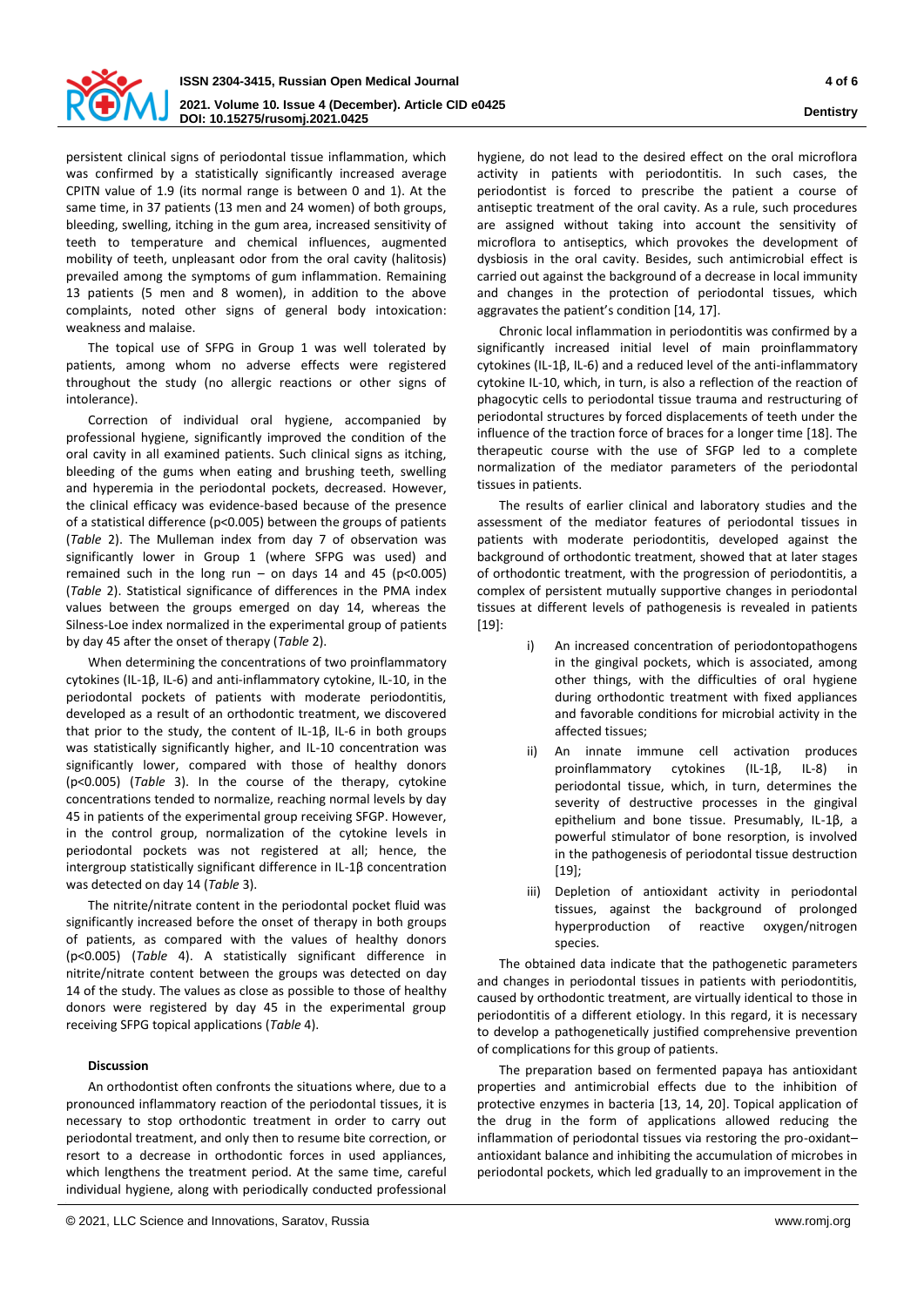

trophic tissues. Clinical efficacy correlated with a decrease in laboratory indicators of periodontal inflammation.

## **Conclusion**

Our clinical and laboratory studies, involving the topical application of SFPG in the complex treatment of periodontitis that developed against the background of orthodontic treatment, showed a positive trend persisting throughout the entire period of observation. Favorable clinical results were associated with the anti-inflammatory effect of the herbal preparation application manifested via normalization of the cytokine status and the freeradical status of tissues.

A comparative assessment of the topical SFGP application outcomes in treating chronic generalized periodontitis that developed against the background of orthodontic treatment showed that the therapeutic effectiveness of the method is substantially superior to conventional treatment methods. That is why we strongly recommend a topical application of this phytopreparation, based on fermented plant material, for the treatment of inflammatory periodontal diseases.

## **Funding**

The study was performed within the framework of the Public Procurement No. 0669-2020-0008 of the Ministry of Science and Higher Education of the Russian Federation.

## **Conflict of interest**

The authors declare no conflicts of interest.

#### **References**

- 1. Alimsky AV, Dolgoarshinnykh AYa. Study of age dynamics of dentoskeletal anomaly frequency among children population. *Orthodontics* 2007; (2): 10-12. Russian. [https://www.elibrary.ru/item.asp?id=12845117.](https://www.elibrary.ru/item.asp?id=12845117)
- 2. Danilova MA, Tsarkova OA, Ponomareva ML. The structural analysis of risk's factors of dentoalveolar anomalies at children of preschool age. *Pediatric dentistry and dental profilaxis* 2014; 13(2(49)): 15-17. Russian[. https://www.elibrary.ru/item.asp?id=22263924.](https://www.elibrary.ru/item.asp?id=22263924)
- 3. Kuzmina EM, Kuzmina IN, Smirnova TA. Oral diseases prevalence among russian population. Teeth condition. Dentofacial abnormalities. Prosthetic treatment need. Moscow: Moscow State University of<br>
Dentistry. 2009: 236 p. Russian. Dentistry. 2009; 236 p. Russian. [https://www.elibrary.ru/item.asp?id=21357111.](https://www.elibrary.ru/item.asp?id=21357111)
- 4. European Orthodontic Health Insurances. Karlbergsv: Committee of European Health Insurances. 2010; 22 p.
- 5. Gunenkova IV, Pogosyan NS, Gurevich KG, Fabrikant EG. Indicators of quality of life in orthodontic treatment with a fixed appliance. *Orthodontics* 2008; (1): 8-10. Russian. [https://www.elibrary.ru/item.asp?id=10439861.](https://www.elibrary.ru/item.asp?id=10439861)
- 6. Kharaeva ZF, Blieva LZ, Sheregov AKh, Barokova EB, Shogenova IZ, Khulayeva AI, et al. Comparative analysis of adhesive properties of ceramic and metal bracket systems. *Clinical Dentistry (Russia)* 2019; 2(90): 42-44. Russian. [https://doi.org/10.37988/1811-](https://doi.org/10.37988/1811-153X_2019_2_42) [153X\\_2019\\_2\\_42.](https://doi.org/10.37988/1811-153X_2019_2_42)
- 7. Sevbitov AV, Nevdakh AS, Platonova VV. A new approach to the treatment traumatogenic erosive-ulcerative lesions of the oral mucosa at orthodontics patients. *Periodontology (Russia)* 2016; 21(3(80)): 12- 14. Russian[. https://www.elibrary.ru/item.asp?id=27185775.](https://www.elibrary.ru/item.asp?id=27185775)
- 8. Melekhov SV, Kolesnikova NV, Ovcharenko EU. State of local immunity and microbiocenose oral cavities at patients with chronic generalized

periodontitis. *Periodontology (Russia)* 2013; 18 1(66): 3-9. Russian. [https://www.elibrary.ru/item.asp?id=19048540.](https://www.elibrary.ru/item.asp?id=19048540)

- 9. Ivanyushko TP, Ter-Asaturov GP, Budanova EV, Khoroshilova NV. Features of the oral microflora and local immunity factors in patients with chronic periodontitis. *Stomatology* 2000; (3): 26-27. Russian.
- 10. Kuatbaeva UA. Risk factors of periodontal disease in individuals with a bracket system (according to literature). *Vestnik KazNMU* 2017; (3): 179-184. Russian. [https://cyberleninka.ru/article/n/faktory-riska](https://cyberleninka.ru/article/n/faktory-riska-zabolevaniy-parodonta-u-lits-s-breket-sistemami-po-dannym-literatury)[zabolevaniy-parodonta-u-lits-s-breket-sistemami-po-dannym](https://cyberleninka.ru/article/n/faktory-riska-zabolevaniy-parodonta-u-lits-s-breket-sistemami-po-dannym-literatury)[literatury.](https://cyberleninka.ru/article/n/faktory-riska-zabolevaniy-parodonta-u-lits-s-breket-sistemami-po-dannym-literatury)
- 11. Arsenina OI, Grigoryan AS, Frolova OA, Petrunina OV. Diagnosis and treatment of inflammatory processes in the periodontium occurring during orthodontic treatment. *The Dental Institute* 2005; (1(26)): 50- 55. Russian. [https://www.elibrary.ru/item.asp?id=15267369.](https://www.elibrary.ru/item.asp?id=15267369)
- 12. Blashkova SL, Mustafin IG, Khaliullina GR. Features of the processes of immune regulation in periodontal tissues in patients undergoing orthodontic treatment. *Periodontology (Russia)* 2016; 21 (3(80)): 23- 26. Russian[. https://www.elibrary.ru/item.asp?id=27185778.](https://www.elibrary.ru/item.asp?id=27185778)
- 13. Osato JA, Korkina LG, Santiago LA, Afanas'ev IB. Effects of bionormalizer (a food supplementation) on free radical production by human blood neutrophils, erythrocytes, and rat peritoneal macrophages. *Nutrition* 1995; 11(5 Suppl): 568-572. Russian. [https://pubmed.ncbi.nlm.nih.gov/8748224.](https://pubmed.ncbi.nlm.nih.gov/8748224)
- 14. Mikhalchik EV, Ivanova AV, Anurov MV, Titkova SM, Penkov LYu, Kharaeva ZF, et al. Wound-healing effect of papaya-based preparation in experimental thermal trauma. *Bulletin of Experimental Biology and Medicine* 2004; 137: 560-562. Russian. [https://doi.org/10.1023/B:BEBM.0000042711.31775.f7.](https://doi.org/10.1023/B:BEBM.0000042711.31775.f7)
- 15. Molokov VD, Dorjieva ZV, Bivalceva SU. Methodological Manual for Self-Training of Students at School of Dentistry on the topic, Index Assessment of Dental Caries and Periodontal Diseases. Irkutsk: Irkutsk State Medical University, 2008; 23 p. Russian. [https://mir.ismu.baikal.ru/src/downloads/eb639cc3\\_indeksnaya\\_otse](https://mir.ismu.baikal.ru/src/downloads/eb639cc3_indeksnaya_otsenka_kariesa_i_zabolevaniiy_parodonta.pdf) nka kariesa i zabolevaniiy parodonta.pdf.
- 16. Balikin RA. Evaluation of personalized immunotherapy efficiency in surgical treatment periodontitis. PhD dissertation. Moscow. 2019; 118 p. Russian[. https://www.cniis.ru/downloads/dis/dis\\_Balykin.pdf.](https://www.cniis.ru/downloads/dis/dis_Balykin.pdf)
- 17. Shimansky ShL, Chilikin VN, Rumyantsev VA, Yesayan LK. Evaluating the role of periodontal pathogenic microflora of the oral cavity in the development of chronic obstructive pulmonary disease. *Medicine. Science and Education* 2017; (22): 101-104. Russian.
- 18. Shimanskiĭ ShL, Chilikin VN, Malyshev IIu, Suvorova IA, Rumiantsev VA, Denis AG. Phagocytes protection of periodontium and its ways<br>activation. Stomatology 2013; 92(5): 64-69. Russian. activation. *Stomatology* 2013; 92(5): 64-69. Russian. [https://elibrary.ru/item.asp?id=21084672.](https://elibrary.ru/item.asp?id=21084672)
- 19. Sheregov AH. Immunological status of gingival tissue in patients with periodontal diseases of varying severity undergoing orthodontic treatment. In: Proceedings of the International Scientific Conference of Undergraduate and Graduate Students, and Young Scientists, Innovations in Fundamental and Clinical Medicine 2020: 420-426. Russian.
- 20. Badalian ZV, Makarova LM, Pogorely VE, Temirbulatova AM, Stepanova EF. Comparative pharmacological study of the fermented juice of plantain. *Belgorod State University Scientific bulletin. Medicine. Pharmacy* 2012; (10-3(129)): 121-123. Russian. [https://elibrary.ru/item.asp?id=20359782.](https://elibrary.ru/item.asp?id=20359782)

#### *Authors:*

**Aslan Kh. Sheregov** – Graduate Student, Institute of Dentistry and Maxillofacial Surgery, Kabardino-Balkarian State University, Nalchik, Russia. **Zaira F. Kharaeva** – DSc, Professor, Chair of the Department of Microbiology, Virology, and Immunology, School of Medicine, KabardinoBalkarian State University, Nalchik, Russia. [https://orcid.org/0000-0003-](https://orcid.org/0000-0003-2302-2491) [2302-2491.](https://orcid.org/0000-0003-2302-2491)